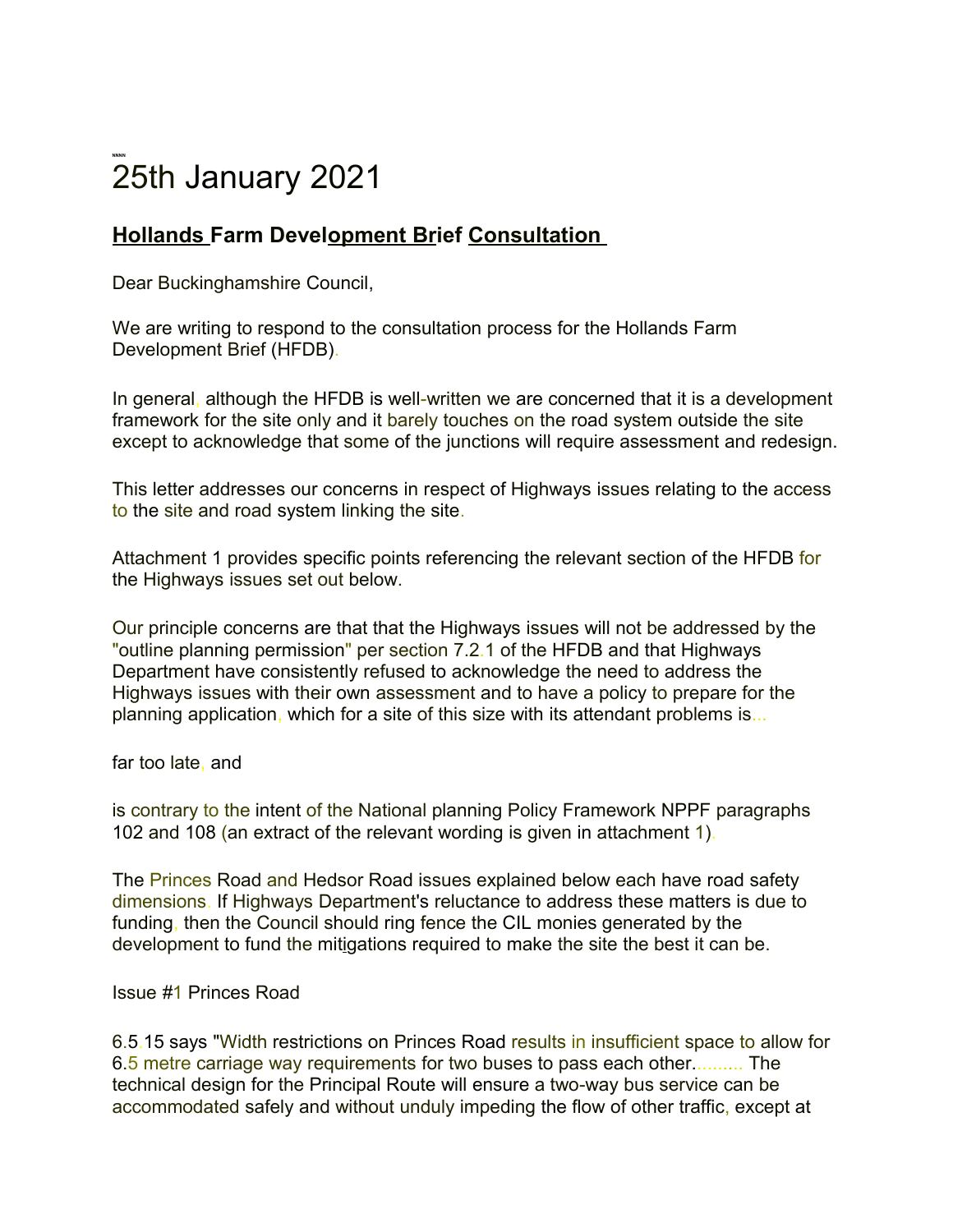this location on Princes Road where the existing road width is constrained."

The Parish Council believe that there are options available such as Compulsory Purchase Orders to overcome this issue which have not been considered.

If road width cannot allow 2 buses*/*HGVs to pass, then Highways Department should not give their consent for the Development to proceed.

Issue *#*2 Hedsor Road

This is the exit point for the Link Road through Hollands Farm. The Link Road is called the Principal Route in the HFDB and is intended to provide access for the Development's residents and for A4094 traffic heading to Cookham Bridge.

Paragraph 6.4.4.b) and d) say:

b) Dependant on a requisite junction analysis, a T-junction is preferable over a roundabout option as this is less intrusive, and

d) Junction design at Hedsor Road/Ferry Lane should minimise the risk of pedestrian and vehicular accident.

That the Principal route will be so constrained at both ends requires Highways Department to exert leadership to identify the best options to ensure both safe access and traffic flow and these should be agreed in the Development Brief. It will be too late once it is adopted.

The T-junction suggested (without a transport assessment or review of the junctions) will lead to traffic backing up on the Principal route and safety issues as drivers turning right at a blind bend take risks to exit the site. Once onto Hedsor Road, drivers will immediately face another queue onto the Ferry Lane junction which is a notoriously unsafe design and which experiences frequent accidents.

It is appalling that these junctions at Hedsor Road have not been assessed and the best mitigations agreed (with agreement on who will pay for them) as part of the HFDB process. If these are not agreed in the HFDB and ahead of the expected planning application that will quickly follow adoption of the HFDB, then neither the Developer nor the Planning Authority will have any incentive to identify the best mitigations for the Site. They will accept the minimum in accordance with the current HFDB.

#### Issue *# 3* Millboard Road

The Local Plan fig 39 page 289 showed a layout for the development in which they indicated three potential vehicular access points: Millboard Road, Princes Road, Hedsor Road. The Local Plan did not indicate that Millboard Road was outside of their ability to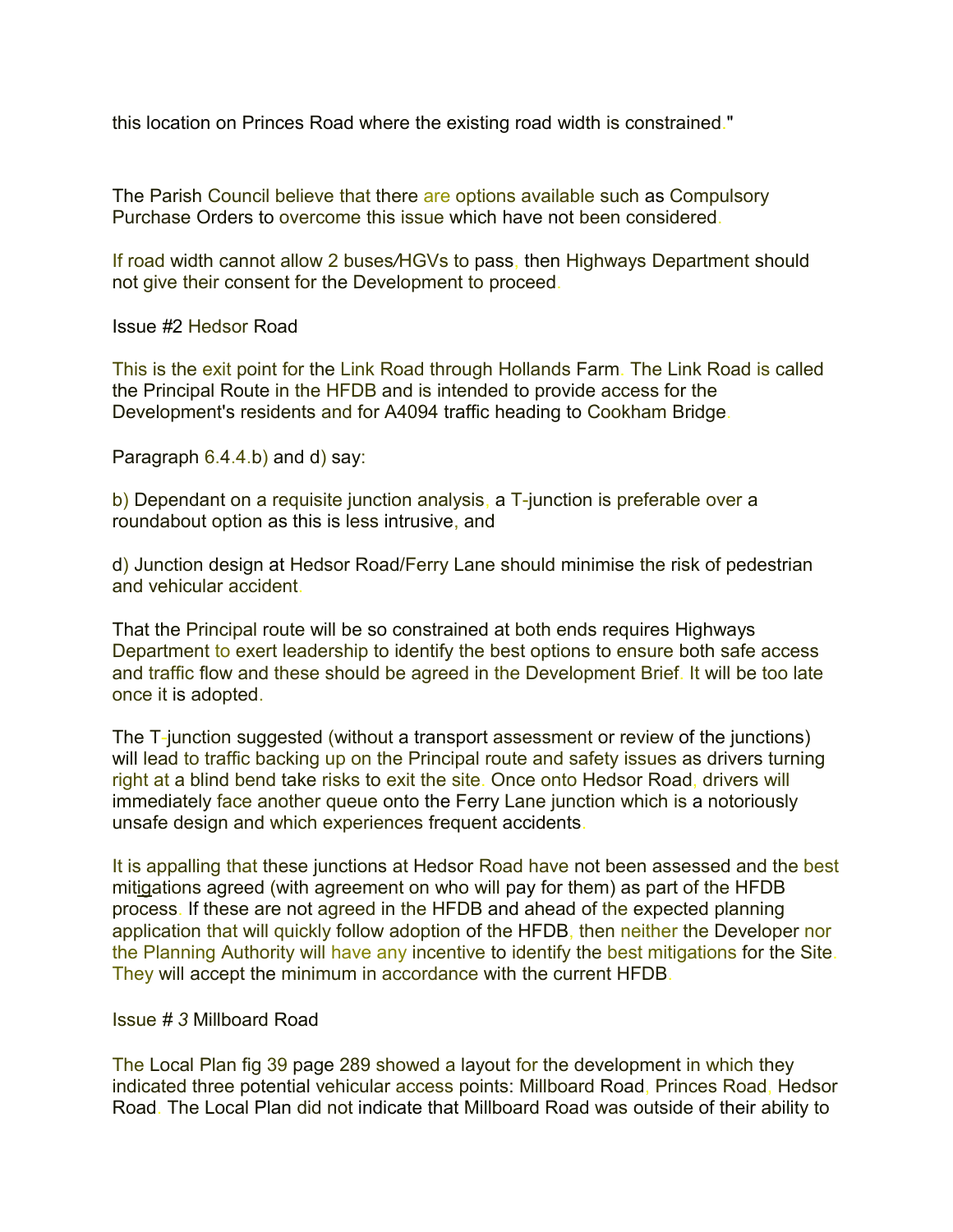deliver it giving the impression that it was part of the plan and was therefore unchallenged in the Local Plan examination.

The HFDB paragraphs relating to Millboard Road show it is subject to delivery as it is in private ownership. However, neither the Developer nor Highways Department have made any reported effort to engage the owner to identify how this could be delivered.

The Parish Council is concerned that delivery of Millboard Road is a critical part of making the Site, the School location and their access, a success and an opportunity to

either address the safety issues relating to Cores End Road or reduce some traffic that would otherwise use Cores End Road to get to the School.

Off site, junction improvements

Paragraph 6.5.22 identifies off site junction improvements that need to be assessed, but 6.5.23 says the detail will be for the Transport Assessment at the planning application stage - too late to agree who will fund any improvements required and, if the Developer's assessment is used, it is unlikely to select the best mitigations if they are expensive.

In conclusion, given how quickly planning applications must be determined and the fact that Highways Department will not have conducted their own transport assessments prior to receiving the planning application, we are concerned that the planning application will be determined without the wider issues raised here being resolved because they are not resolved in the HFDB. Finally, we would mention this letter relates solely to Highways matters; we do have some additional remarks, including in respect of the Orchard and Sports pitches, on which we will write separately.

Yours faithfully

Cllr. Sue Wagner - Chairman of the Council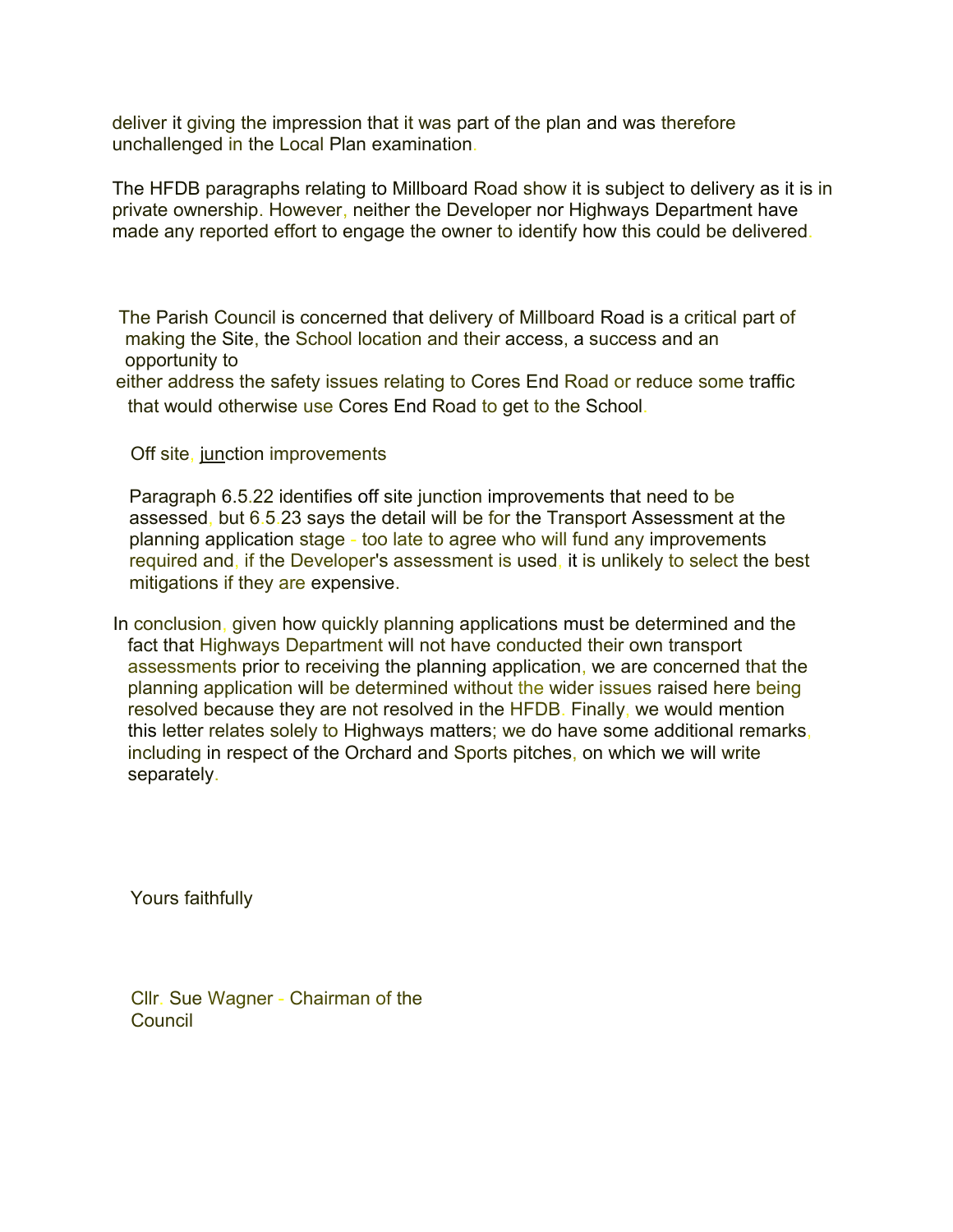### Attachment 1

Planning Consent

The Hollands Farm Development Brief (HFDB) says "The Council will require "outline and reserve matters planning application accompanied by detailed phasing and infrastructure delivery plan for the whole HFDB area, including offsite infrastructure" (new section 7 para 7.2.1)", which in our opinion means that the Highways issues relating to the site will not be addressed by identifying the best solutions for resolution/mitigation.

While there will be a requirement for the planning application from the Developer to include a Transport Assessment, the Parish Council contends that Highways Department should be involved much earlier in an assessment as they will not have time to conduct their own once a planning application is submitted. The proposed Link Road (Principal Route) provides opportunities to improve road safety in the road system linking the site which should be part of an integrated highways plan for the area.

There are also critical safety issues relating to Princess Road and Hedsor Road which are not adequately resolved in the HFDB

We believe the HFDB is inadequate because it lacks Highways Department assessment of the surrounding network per guidance in the National Planning Policy Framework (NPPF) per the paragraphs below:

NPPF102. Transport issues should be considered from the earliest stages of plan making and development proposals, so that:

a) the potential impacts of development on transport networks can be addressed,

b) opportunities from existing or proposed transport infrastructure, and changing transport technology and usage, are realised - for example in relation to the scale, location or density of development that can be accommodated.

NPPF 108. In assessing sites that may be allocated for development in plans, or specific applications for development, it should be ensured that:

b) safe and suitable access to the site can be achieved for all users; and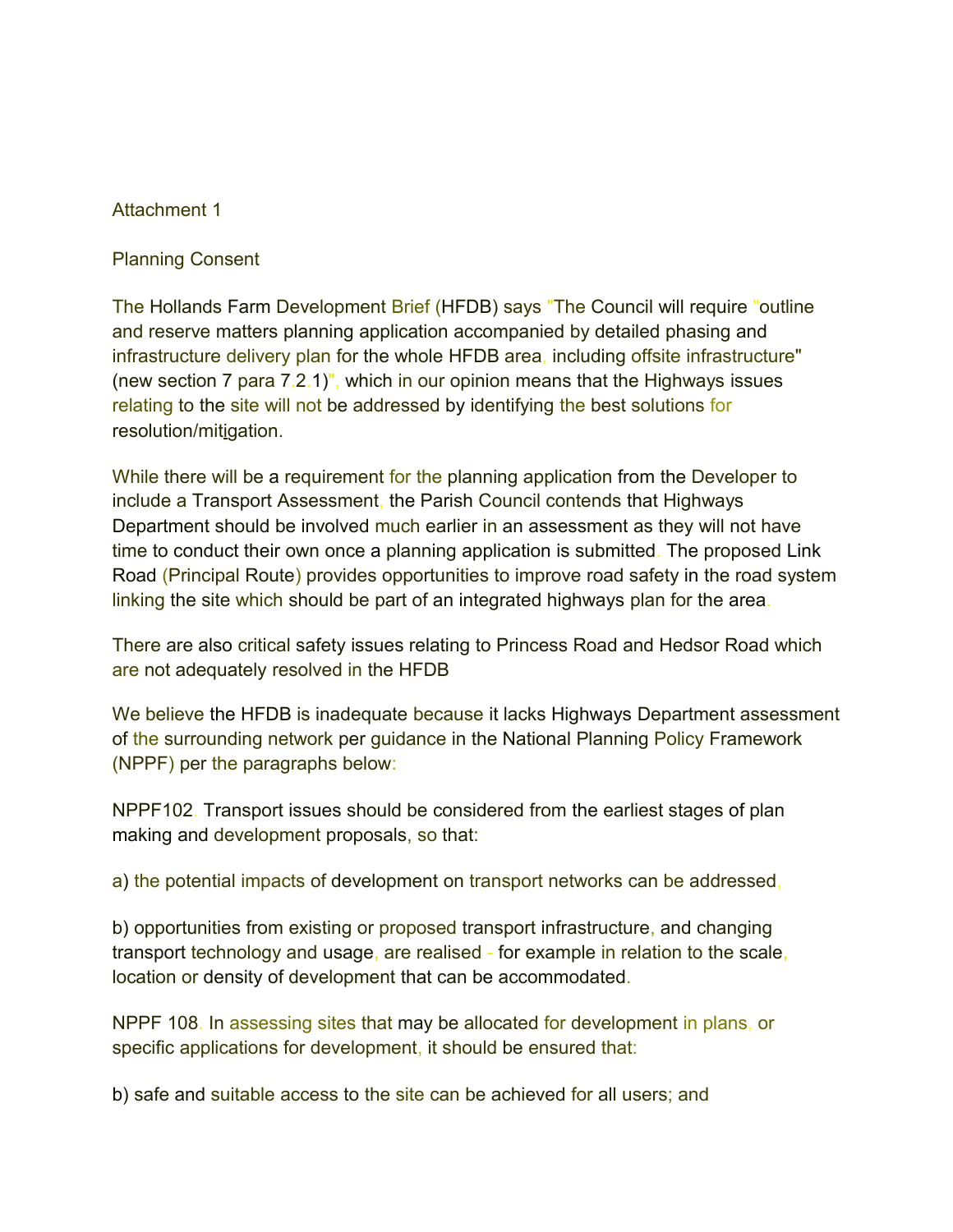c) any significant impacts from the development on the transport network (in terms of capacity and congestion), or on highway safety, can be cost effectively mitigated to an acceptable degree

Highways Department conducted high level transport modelling at the time of the production of the Local Plan. However, given the opportunities the Link Road presents, the width limitations at Princes Road, and the issues relating to access discussed below*,* Highways Department should conduct a detailed assessment

ahead of a planning application to address the issues (per NPPF 108 b)] relating to access and to consider the opportunities the development presents.

The key issues that are not addressed satisfactorily in the conceptual development of Hollands Farm are all Highways issues relating to access to and from the Development.

While 4.11 Access, Transport and Movement paragraph 4.11.1 acknowledges the constraints and limitations, there are no solutions offered which, given the intent of the NPPF paragraphs 102 and 108, should not be accepted.

At all times Highways Department policy has been to ignore issues raised, stating they will wait for the Transport Assessment which accompanies the planning application. The Parish Council believes that this is too late in the process. The specific issues are set out below for each access point referencing the relevant section*/*paragraph of the HFDB:

Cores End roundabout */*Princes Road

a) Section 4.19.4 Opportunities. The Development of the site and the proposed Link Road provides an opportunity to consider safety improvements on the section of Cores End Road from the roundabout to Millboard Road.

Whilst this is not the concern of the Developer it should be on Highways Department's radar and should be listed as an opportunity in the HFDB and Highways Department should already be considering how to integrate improvements not just at the roundabout but along Cores End Road which is a dangerous road for pedestrians and road users alike. This is where the Link Road and access via Millboard Road present opportunities.

Given the intent of NPPF 102 and 108, Highways department should be assessing the impacts of the Link Road on the road network around the site ahead of the planning application because they influence each other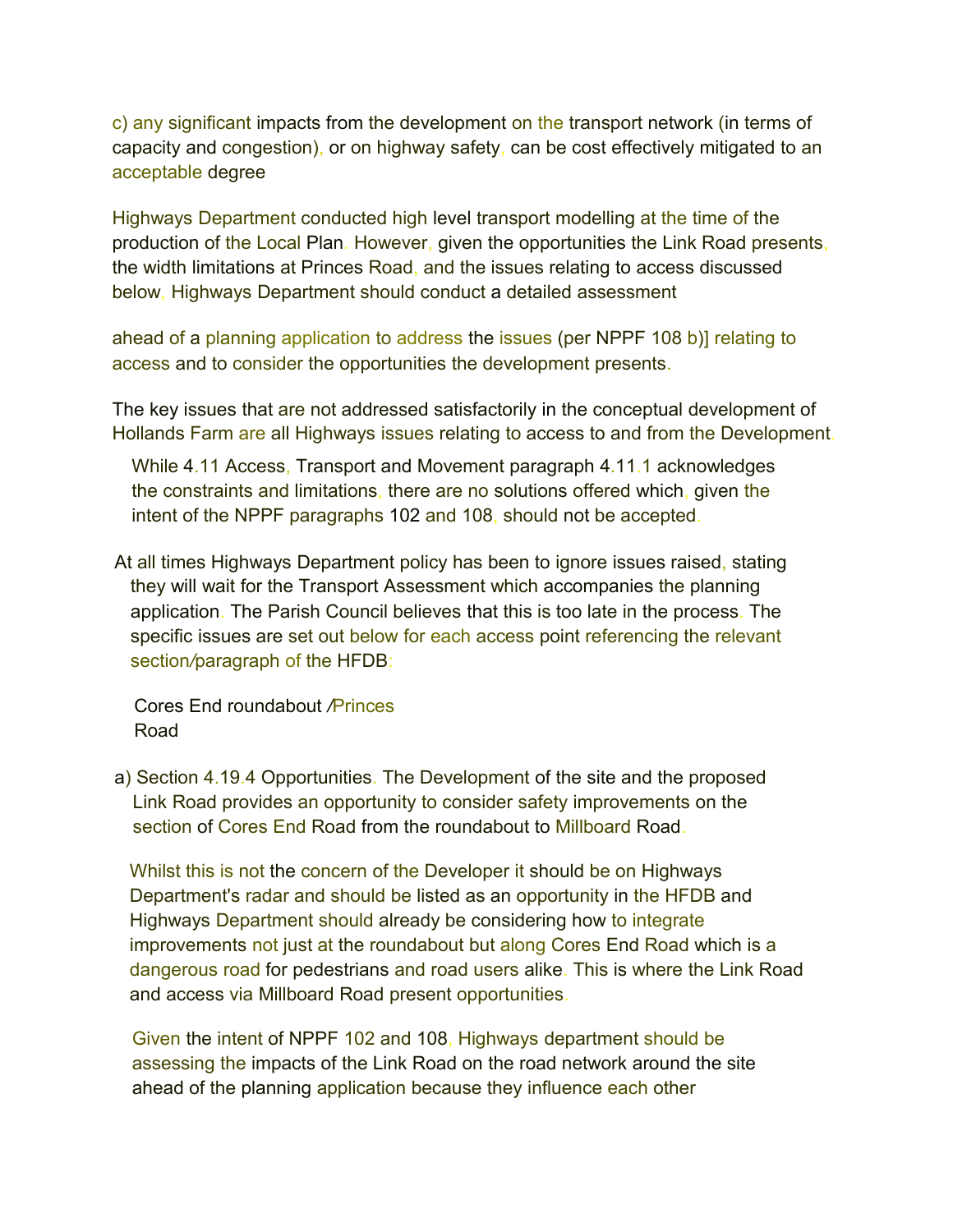- There is an opportunity to make safety improvements on Cores End Road by actively ensuring the Millboard Road access is delivered (see Millboard Road below).
- b) The width of Princes Road at the junction with Cores End Road. Section 6.5 Access and Transport Movement; paragraphs

6.5.2 A Principal Route should be provided to connect Cores End Road / Brookbank / Town Lane to Ferry Lane. This will provide the primary vehicular route through the site, to which other roads within the site will be connected, and should be built to allow large vehicles to pass in two directions.

Para 6.5.5 The Principal Route should take into account the following principles:

"Accommodate a two way bus service where the road width allows."

6.5.3 Access from Hedsor Road and Princes Road by the Principal Route will require widening of the existing access routes

6.5.15 Width restrictions on Princes Road results in insufficient space to allow for 6.5m carriage way requirements for two buses to pass each other at the same time. The technical design for the Principal Route will ensure a two*-w*ay bus service can be accommodated safely and without unduly impeding the flow of other traffic, except at this location on Princes Road where the existing road width is constrained.

The Planning Authority have not sought to find a better solution, simply accepting the constraint in flagrant disregard to the NPPF paragraph 108 b) safe and suitable access to the site can be achieved for all users.

It seems that the Planning Authority have no interest in making sure that the proposed Link Road can safely accommodate the traffic that will inevitably use it or to avoid the problems that exist on the Cores End Road part of the A4094.

The maximum HG*V* width is 2.9 metres with provision for 305 mm overhang. Options should be identified that would allow a 6.5 metre road width along Princes Road to the roundabout even if an option means compulsory purchase of a building or buildings on either side of Princes Road which paragraph 6.5.3 implies.

The Development should not proceed unless 2 HGV's or buses can pass each other all the way along Princes Road as this will lead to the same safety issues and accidents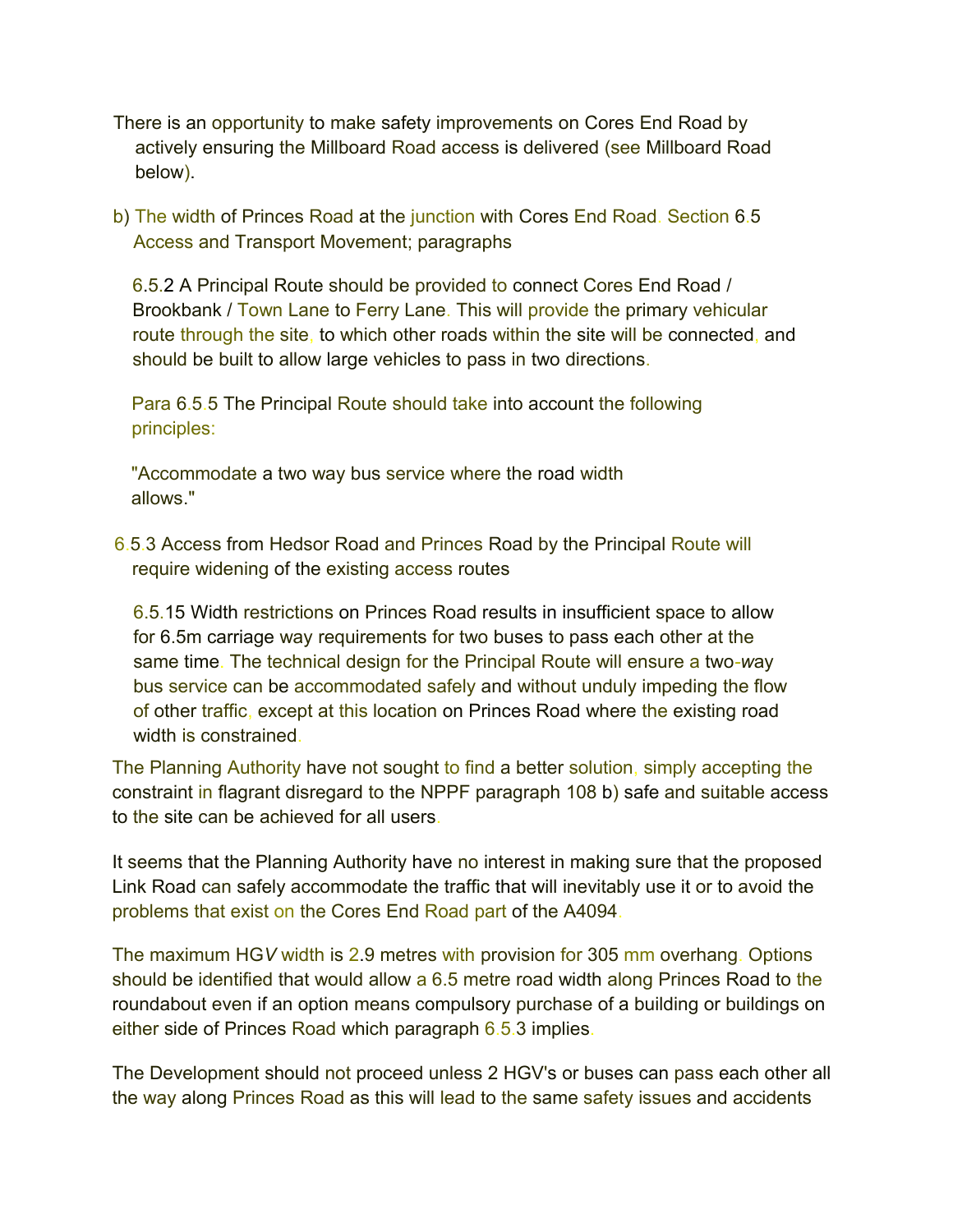we already see on Cores End Road which is an 'A' road *(*A4094).

(Upper) Hedsor Road

The HFDB paragraph 6.4.4.

b) Dependant on a requisite junction analysis, a T-junction is preferable over a roundabout option as this is less intrusive; and

a) Junction design at Hedsor Road/Ferry Lane should minimise the risk of pedestrian and vehicular accident

Ideally access to Hedsor Road would be via a roundabout onto Ferry Lane, but this will not happen as the land was not reserved in the Local Plan.

The current road design at Ferry Lane/Hedsor Road junction is very dangerous and there are frequent accidents from cars turning right from

Cookham and also cars on Hedsor Road from Bourne End exiting left very fast, already travelling at 30 mph onto (Upper) Hedsor Road at the Ferry Lane junction.

Although the road almost immediately becomes 20 mph, traffic is generally moving faster because of the junction design and cars are not visible at the Hollands Farm junction from this direction due to a bend.

The Parish Council contends that the words of 6.4.4.b) pre-empt finding the best solution which should result from an independent assessment, not a biased assessment written to favour the developer.

It is the Parish Council's view (admittedly unsupported by a review of the junction, but then so is the HFDB similarly unsupported) that a T-junction at Hollands Farm will lead to queues which in turn will lead to drivers taking risks to turn right into fast moving oncoming traffic on a blind bend just before the Hollands Farm exit.

## Millboard Road

Commitment to delivery of Millboard Road has been watered down.

b) Paragraph 4.19.4.f of the HFDB says: "Potential additional vehicle access points from the West - Bridgestone Drive, Millboard Road and Wessex Road.

c) Paragraph 5.2.6 Objective 5: b) Identify to what extent Millboard Road and Princes Road could potentially provide vehicular*/*pedestrian*/*cycle access.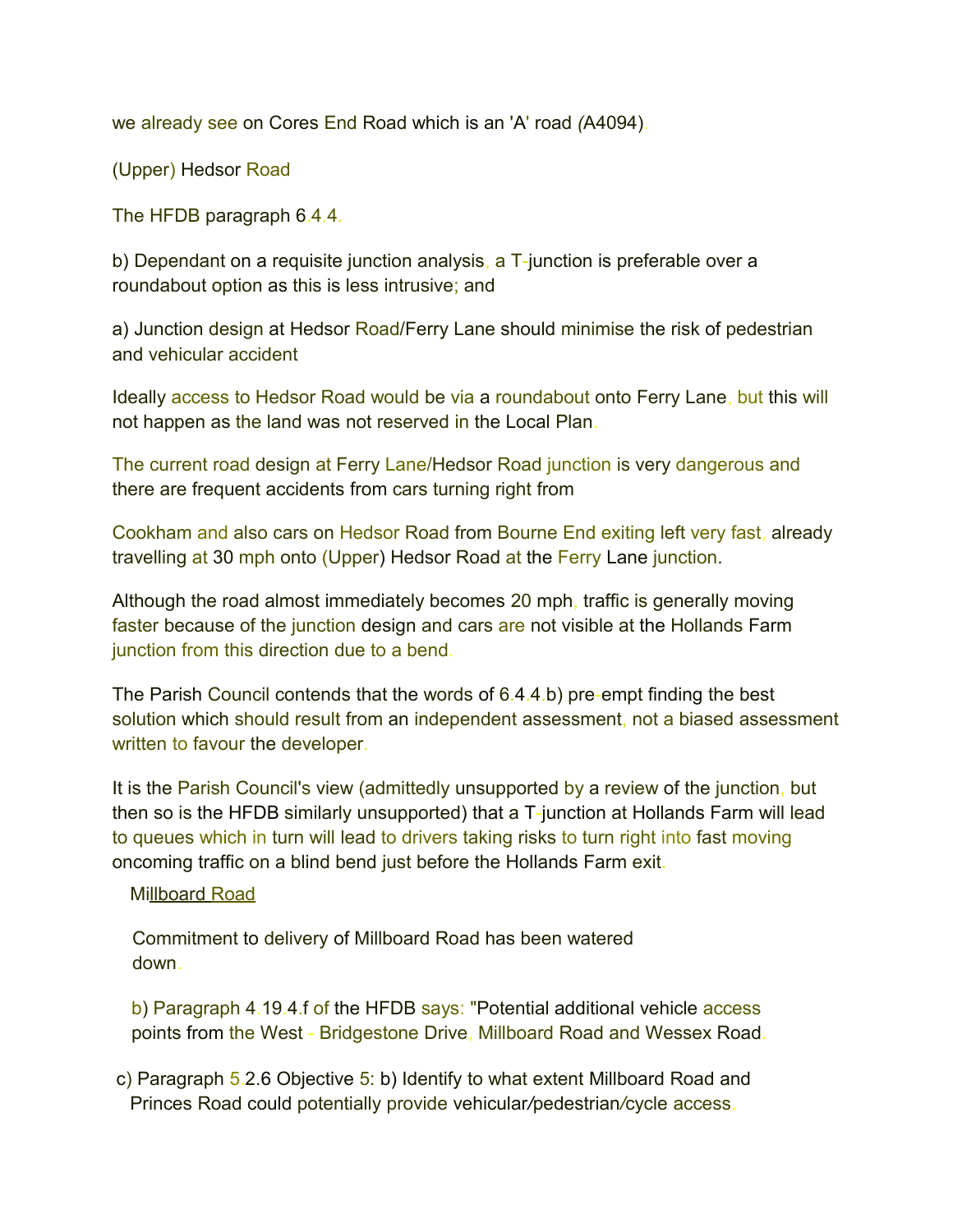- d) 6.5.4 A road link to Millboard Road will improve accessibility if this can be delivered, and will have particular benefits to the primary school access and egress. However, this could reduce the benefits of reduced congestion through Bourne End provided by the Principal Route, this will need to be considered if the road is brought forward as part of the development. If Millboard Road is delivered, the bus route should still be provided along Princes Road. [As Highways Department only produced a high level assessment for Buckinghamshire at the time of the Local Plan the second sentence is speculation]
- The Local Plan fig 39 page 289 showed a layout for the development in which they indicated three potential vehicular access points: Millboard Road, Princes Road, Hedsor Road. The Local Plan did not indicate that Millboard Road was outside their ability to deliver it, giving the impression that it was part of the plan and was therefore unchallenged in the Local Plan examination.

Ho*w*ever, in HFDB discussions, it has become apparent that the Planning Authority is not in any way engaged or committed to making this happen, saying it is for the Developer to discuss this with the owner of the land. The Developer has not made any effort to do this because it is not being made a condition of the development proceeding.

- The Parish Council contends that a development of 467 houses needs at least three vehicle access points and that access from Millboard Road is necessary not only to benefit Cores End Road (despite the wording of para 6.5.4 above with which we disagree), but also to support safe access to the proposed location of the School which will be sited next to Millboard Road.
- Again, because Highways Department are not yet assessing the road system around the site, no thought has been given to what it would take to adopt the section of Millboard Road to make access possible.

Without proactive leadership from Highways Department to create the conditions to

adopt Millboard Road, the planning application will go through without any attempt to make Millboard Road an access point.

Off site junction improvements

Although Paragraphs 6.5.22 and 6.5.23 deal with off-site junction improvements for: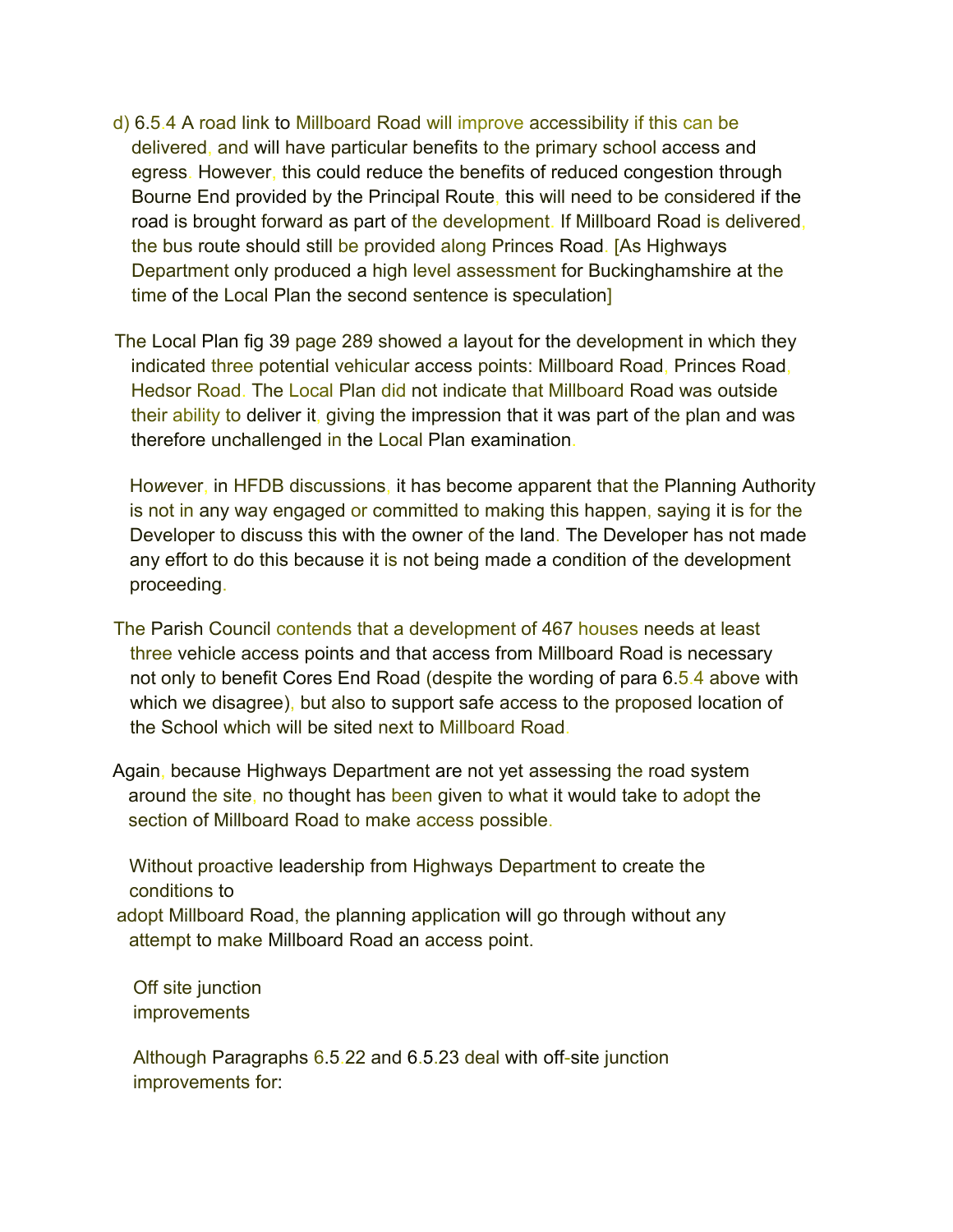· Furlong Road */* Cores End Road;

· Furlong Road */* Station Road;

```
Hedsor Road / Ferry
Lane;
```
Hedsor Road */* new Principal Road; and

Millboard Road */* Cores End Road (subject to deliverability),

Paragraph 6.5.23 says "this detail will be for Transport Assessment at the planning application stage" which we feel is too late for Highways to take a holistic view of the whole road system and that this should be done ahead of adoption of the Development brief.

# Conclusion:

Given how quickly planning applications must be determined and the fact that Highways Department will not have conducted their own transport assessments prior to receiving the planning application, we are concerned that the planning application will be determined without the wider issues raised here being resolved because they are not resolved in the HFDB.

All the Highways issues have been raised during the process of creating a Development Brief, but they are not recognized in the HFDB and Highways Department are on record saying they will wait until a planning application and transport assessment from the Developer.

This is unacceptable and reflects poorly on Buckinghamshire Council's Highways Department leadership who should be proactively working with the Planning Authority and Developer to identify the best options (not the least expensive to the Developer) to mitigate the real Site access issues.

The Parish Council feels strongly that the Highways issues should be addressed by identifying and selecting the best options to resolve the Highways issues in the Development Brief before it is adopted and before any planning application is received. Specifically, the access points at Princes Road, Hedsor Road, Millboard Road and the junction of Hedsor Road*/*Ferry Lane should be assessed by Highways department to identify the best solutions and how they will be funded. *We w*ould point out that CIL